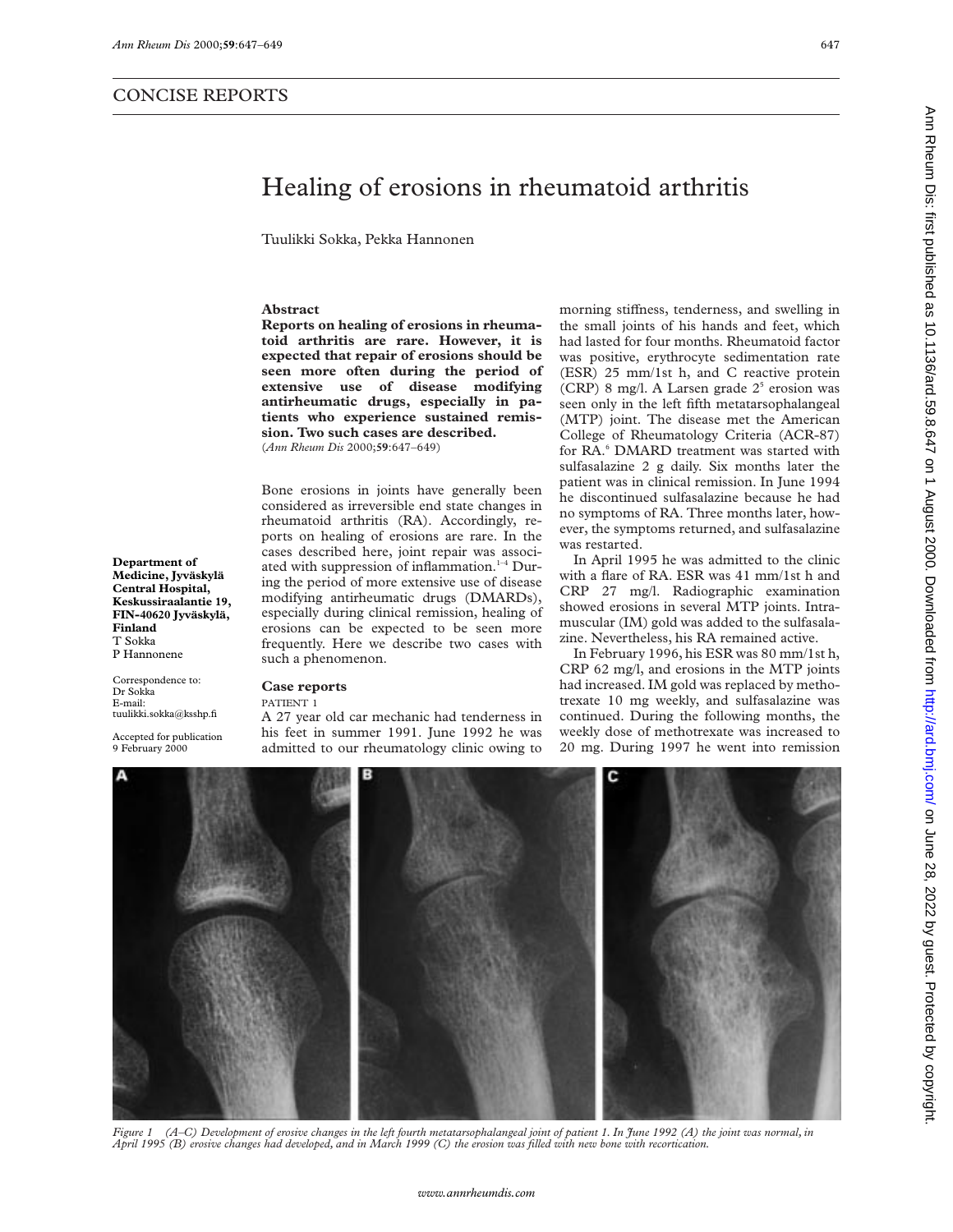

*Figure 2 (A–C) Left third and fourth proximal interphalangeal joints of patient 2. At the time of diagnosis in April 1989 (A) no erosions were seen, in April 1990 (B) the cortex of the heads of the proximal phalanges of the joints had disappeared on the left and right side, but remained on the top. In January 1997 (C) no active erosions were seen, but recortication had taken place. The shapes of the heads of the proximal phalanxes remained changed.*

and was still in remission by March 1999, when no tender or swollen joints were found, ESR was 11 mm/1st h, and CRP 5 mg/l. Healing of MTP erosions was recorded (fig 1). The patient has never been treated with systemic or local glucocorticoids.

### PATIENT 2

Palindromic  $RA^7$  of a 49 year old woman became chronic in the joints of the hands, feet, and knees in March 1989. She met the ACR-87 criteria for seronegative RA. In June 1989 her ESR was 44 mm/1st h, CRP 46 mg/l, and no erosions in radiographs of the hands and feet were found. Both knees and second to fifth proximal interphalangeal (PIP) joints in both hands were tender and swollen, whereas only tenderness was recorded in both feet. IM gold treatment was started. In three months the patient developed allergic dermatitits, and IM gold was replaced by auranofin. In January 1990 she was in clinical remission with no swollen or tender joints; her ESR was 6 mm/1st h. However, in April 1990 erosions of the PIP joints were seen in plain radiographs. Auranofin was discontinued in August 1993 owing to clinical remission, continuing still in May 1997. The erosive changes in the PIP joints had healed (fig 2). Systemic or local glucocorticoids were not used.

# **Discussion**

Healing of erosive changes in RA includes formation of new bone, recortication of erosions, and secondary osteoarthrosis.<sup>1</sup> Healing of erosions is associated with disappearance of inflammation in the joints affected, and with complete clinical remission of RA in most cases. Rau and Herborn described six,<sup>1</sup> and McCarty and Carrera nine patients<sup>2</sup> who had been treated with IM gold or combinations of DMARDs, while in other patients whose erosions had been repaired, methotrexate or IM gold has been used.<sup>34</sup> Controlled clinical trials show that several individual DMARDs,<sup>8</sup> or their combinations, $9^{10}$  slow the progression of erosions in RA in the short term, and some longitudinal observational studies indicate that the use of DMARDs can retard progression of radiographic joint damage in RA also in the long term.<sup>8 11–13</sup> Preliminary, so far unpublished, reports of the anti-erosive efficacy of biological treatments are also promising.<sup>14-16</sup> Until now, however, reports on healing of erosions have been rare (more extensively discussed in reference<sup>1</sup>). None the less, reports on this phenomenon ought to re-encourage rheumatologists to treat their patients with RA with all available DMARDs to the point of "no evidence of disease"<sup>17</sup> rather than to tolerate signs of disease activity.

Longitudinal observations of clinical patients offer a better opportunity to study healing in RA than do short term clinical trials. However, to document healing, patients must be assessed regularly and radiographs taken also during clinical remission. We regard this healing phenomenon as a hopeful sign for the rheumatology community in the fight against RA.

<sup>1</sup> Rau R, Herborn G. Healing phenomena of erosive changes in rheumatoid arthritis patients undergoing disease-modifying antirheumatic drug therapy. Arthritis Rheum 1996;39:162–8.

<sup>2</sup> McCarty DJ, Carrera GF. Intractable rheumatoid arthritis. Treatment with combined cyclophosphamide, azathioprine, and hydroxychloroquine. JAMA 1982;248:1718–23.